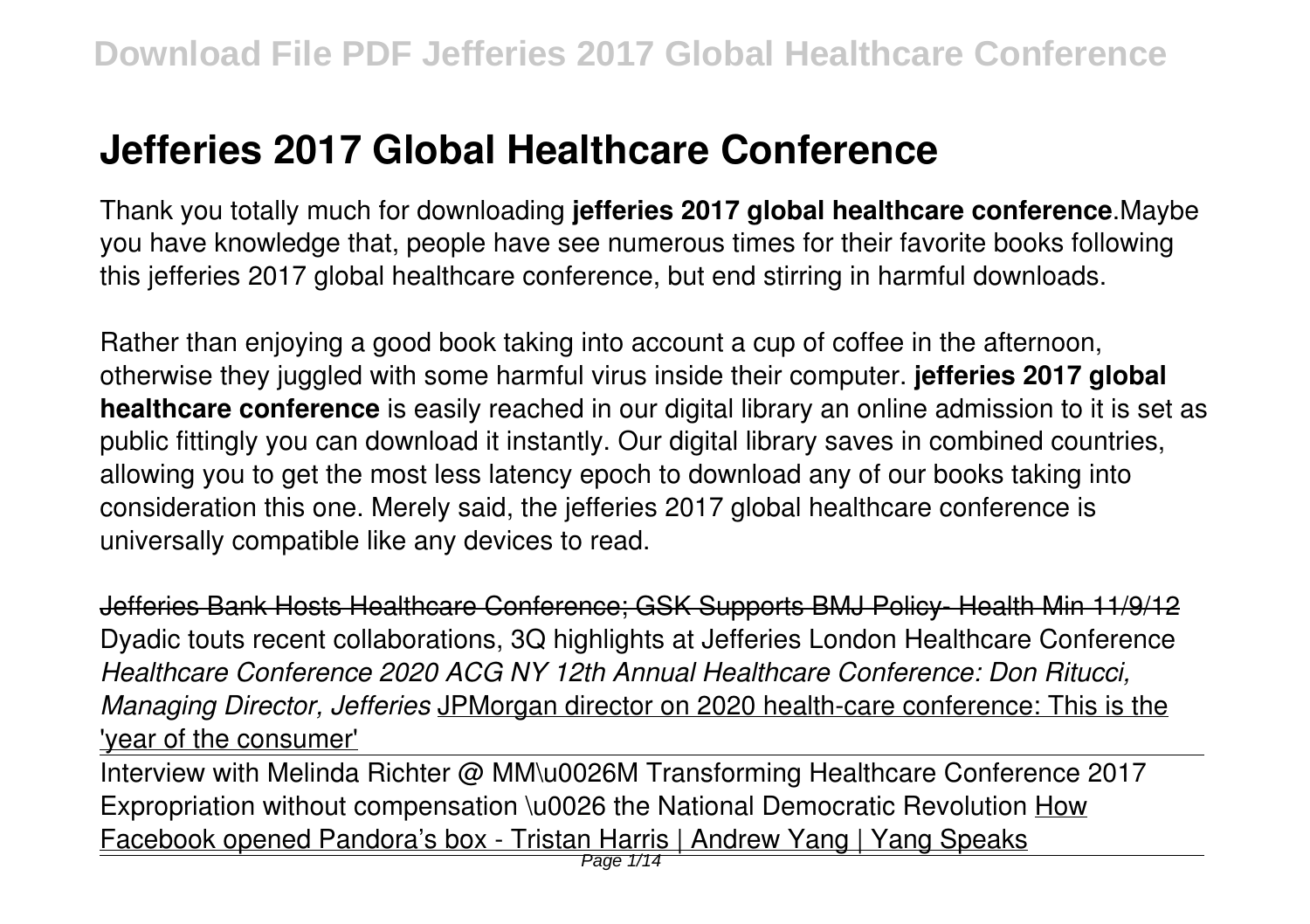Digital Health Panel at the 2019 JP Morgan Healthcare Conference Genfit : Leerink Global Healthcare Conference Quit Trying to Buy Me, I'm Busy Disrupting You...- NOAH17 Berlin Epigenetics with Dr. Tamara Sachs | Juice Plus+ Celebrating our Women Authors - Academic Book Week 2018 Feb 13 Economic Conversion *PlantPure Nation - MUST SEE Documentary To create wealth, let´s move from aid to trade: lessons from Haiti | Daniel Jean-Louis | TEDxUFM Full Year 2016 Earnings: Analyst Conference What We've Learned, And Not Learned! Episode 94 of @Sree's daily, global Covid19 show Optimizing Hip and Knee Replacement with Technology - NYU Langone Orthopedic Webinar Series* Patient Safety—Can We Afford Not to Do Patient Blood Management? *Jefferies 2017 Global Healthcare Conference*

Jefferies 2017 Global Healthcare Conference June 6, 2017. Confidential Information Safe Harbor This presentation contains forward-looking statements that are subject to a number of risks and uncertainties, many of which are outside our control. All statements regarding our strategy,

### *Jefferies 2017 Global Healthcare Conference*

Jefferies 2017 Global Healthcare Conference June 2017. 2 Some statements in this presentation may be forward-looking statements, including, without limitation, statements regarding our investment in high growth emerging markets and new products and technologies, improvements to our operational efficiency and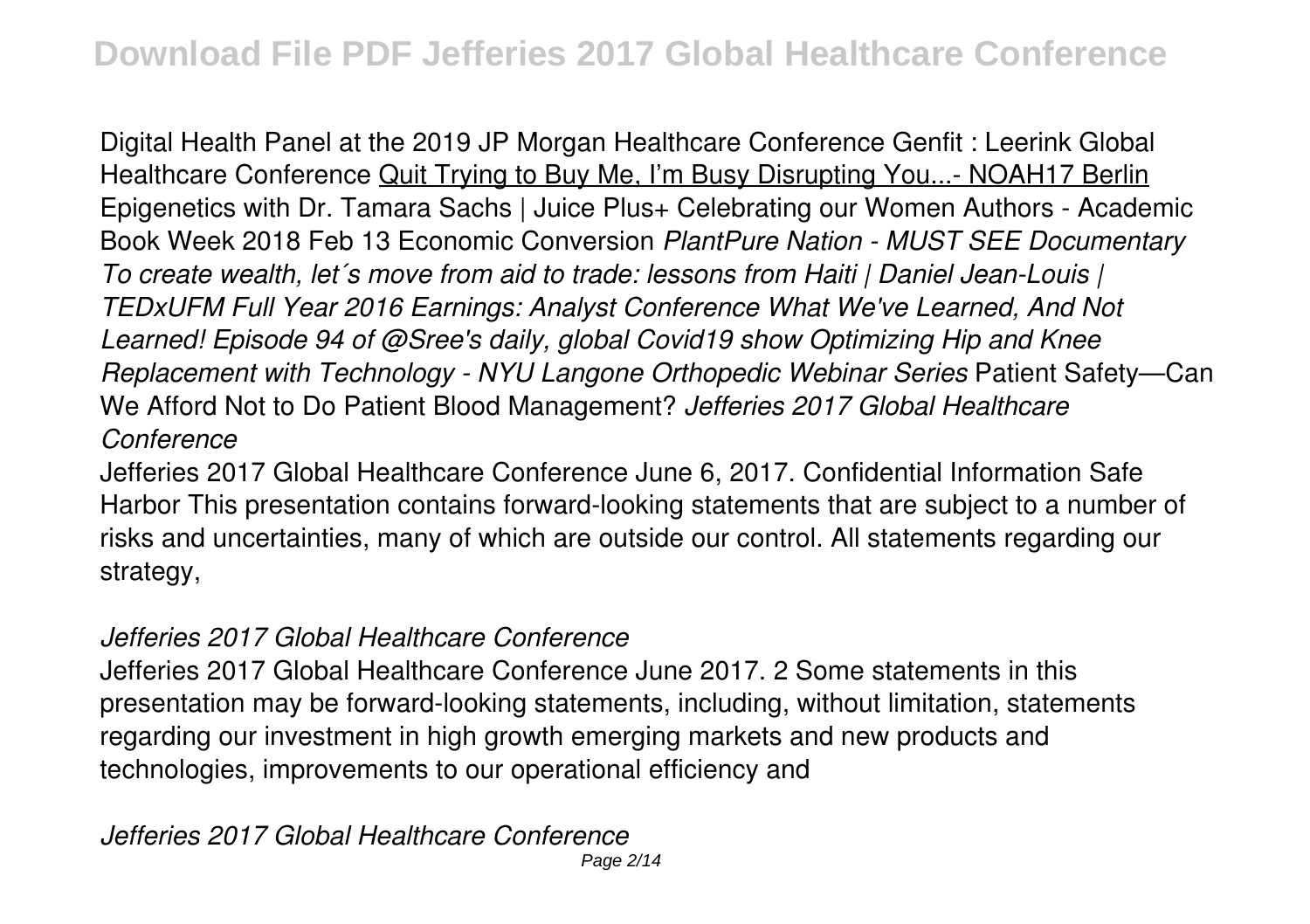Jefferies 2017 Global Healthcare Conference June 6, 2017 Mary Anne Heino, President and Chief Executive Officer. Cautionary Note Regarding Forward-Looking Statements 1 Forwardlooking statements Some of the statements contained in this presentation are forward-looking statements. Such forward-looking statements are subject to risks and

### *Jefferies 2017 Global Healthcare Conference June 6, 2017*

Jefferies 2017 Global Healthcare Conference June 9, 2017. ... 2017. CURRENT HEALTHCARE ROYALTY & DEBT DEALS 1: o Completed deals with average annualized internal rate of return of 18.2% and total cash returned of \$369 million. o Current income generating debt deals representing deployed and committed

#### *Jefferies 2017 Global Healthcare Conference*

Jefferies 2017 Global Healthcare Conference Alok Sonig EVP & Head North America Generics NYC, June 6th 2017. Safe Harbor Statement This presentation contains forward-looking statements and information that involve risks, uncertainties and assumptions. Forward-looking statements

### *Jefferies 2017 Global Healthcare Conference* Principal Executive Office: Jefferies 520 Madison Avenue, New York, NY 10022

### *Jefferies - Conferences*

2017 Guidance\*: High single to low double digit % Generics 20% of 2016 Sales Serving ~\$6B Page 3/14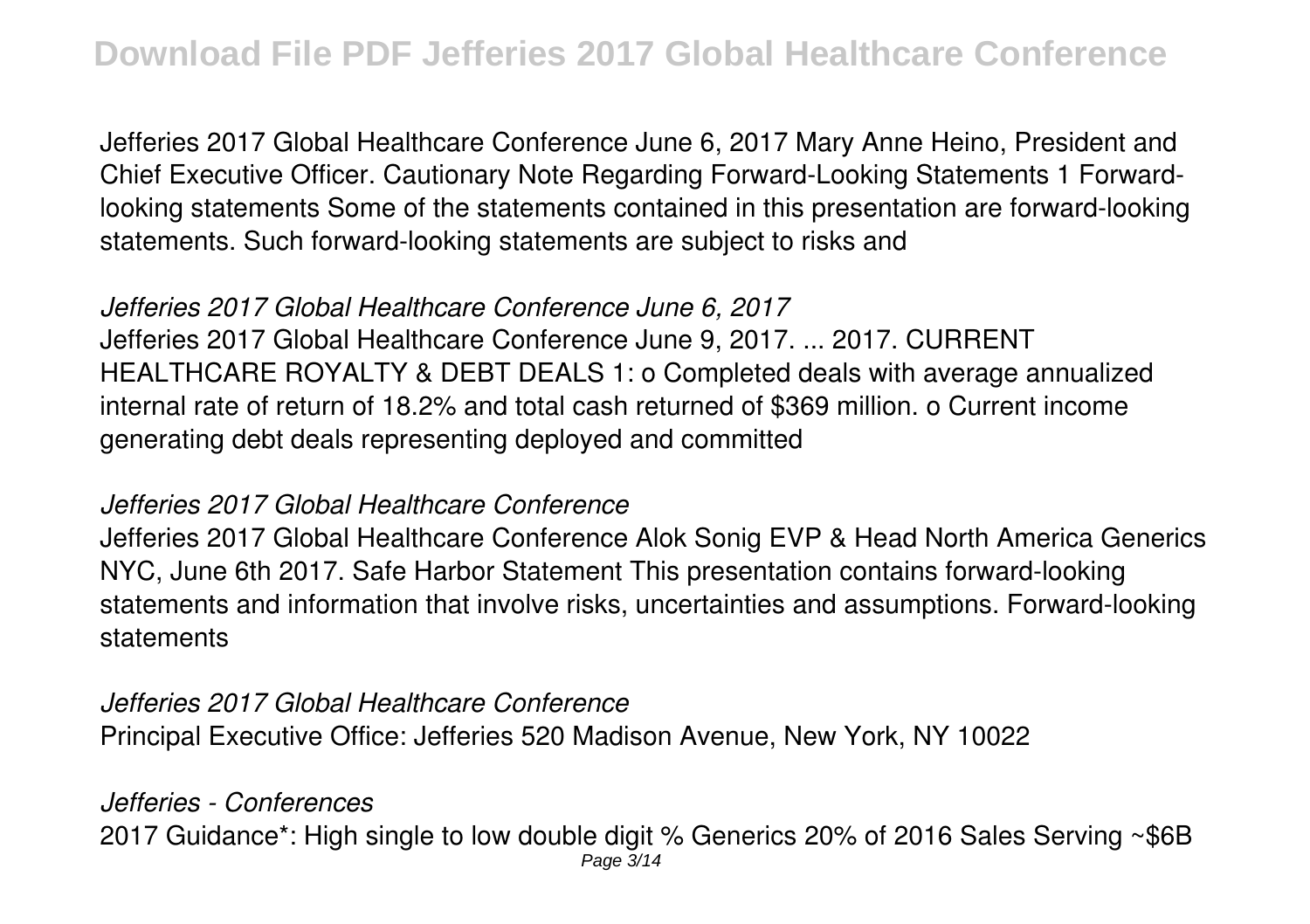market 2017 Guidance\*: Low to mid single digit % Controlled Substances 13% of 2016 Sales Serving ~\$350M+ market 2017 Guidance\*: Mid to high single digit %

### *Jefferies 2017 Global Healthcare Conference*

The Jefferies 2017 Global Healthcare Conference will be taking place June 6-9 in New York City. Following the success of last year's event, with over 350 participating companies and 2,500 attendees, the conference will again feature an extensive range of public & private healthcare companies across the Biopharmaceuticals, Life Sciences, Healthcare Services, Healthcare IT and Medical Technology sectors.

### *Jefferies 2017 Global Healthcare Conference June 6-9 | ANAVEX*

Envision Healthcare to Present at Jefferies 2017 Global Healthcare Conference on June 7, 2017. 06/02/2017 - 06:55 AM NantKwest to Present at the Jefferies Healthcare Conference on June 7, 2017.

### *Jefferies 2017 Global Healthcare Conference - Tradeshows ...*

The Jefferies 2019 Healthcare Conference will be taking place June 4-7 in New York City. Following the success of last year's event, with 400 participating companies and over 2,600 attendees, the conference will again feature an extensive range of public & private healthcare companies across the Biopharmaceuticals, Life Sciences, Healthcare Services, Healthcare IT and Medical Technology sectors.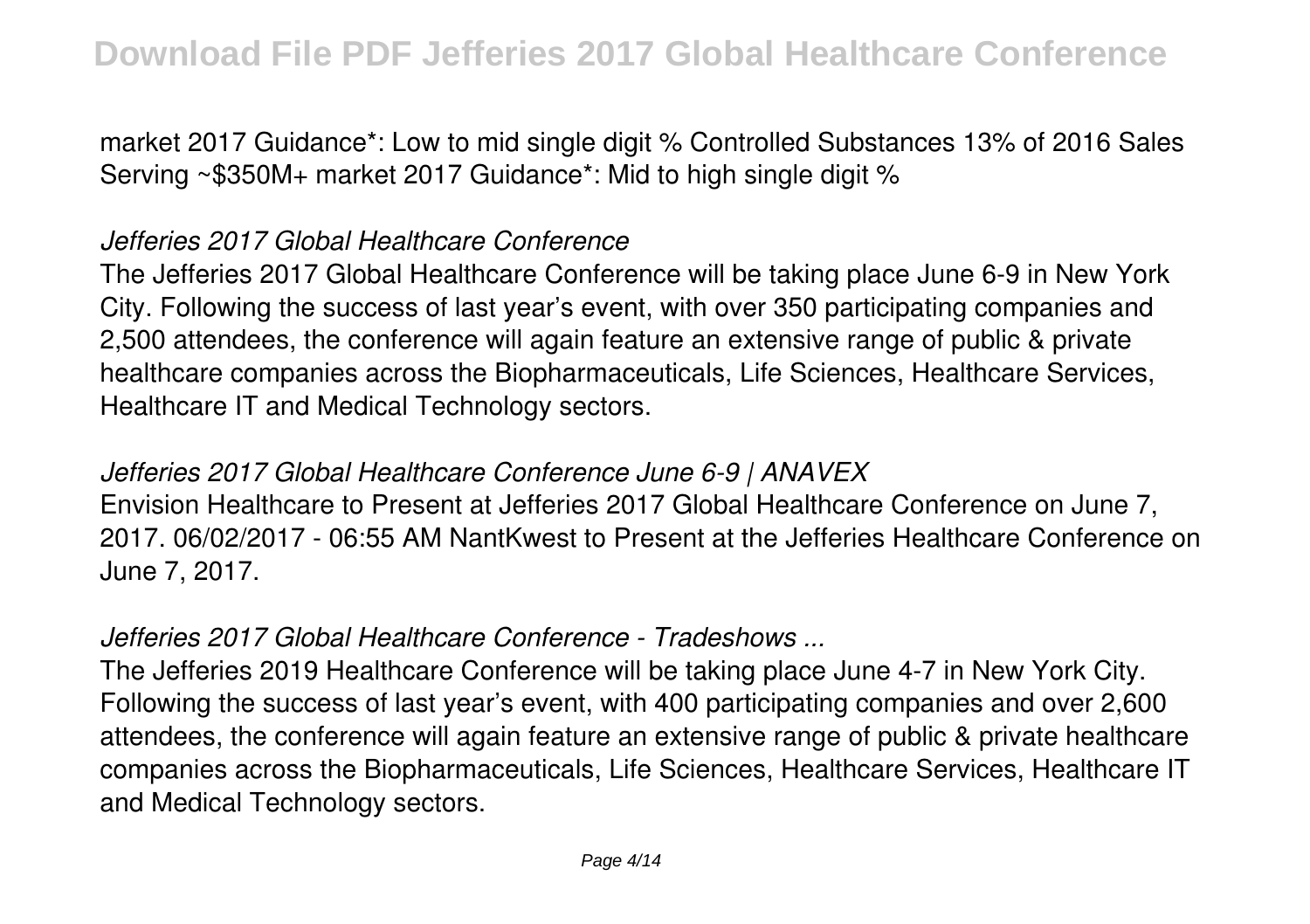### *Jefferies - Conferences*

NEW YORK, June 05, 2017 (GLOBE NEWSWIRE) -- Anavex Life Sciences Corp. ("Anavex" or the "Company") (Nasdaq:AVXL), a clinical-stage biopharmaceutical company developing differentiated therapeutics for the treatment of neurodegenerative and neurodevelopmental diseases including Alzheimer's disease, other central nervous system (CNS) diseases, pain, and various types of cancer, today ...

### *Anavex Life Sciences to Present at Jefferies 2017 Global ...*

The Jefferies 2017 Global Healthcare Conference New York took place 6 – 9 June in New York, NY, USA. Next higher product group Jefferies Global Healthcare Conference

### *Jefferies 2017 Global Healthcare Conference New York ...*

Jefferies 2017 Global Healthcare Conference. 22-23 June 2017 Jefferies 2017 Global Healthcare Conference Brian McGuinness to attend New York. Post navigation. Previous Post Previous BioEquity Europe 2017. Next Post Next BIO International Convention. Search for: Search. Recent Posts.

### *Jefferies 2017 Global Healthcare Conference - Crescendo ...*

Jefferies 2017 Global Healthcare Conference 18 May 2017 / in Events / by fr00fRoU. 22-23 June 2017 Jefferies 2017 Global Healthcare Conference Brian McGuinness to attend New York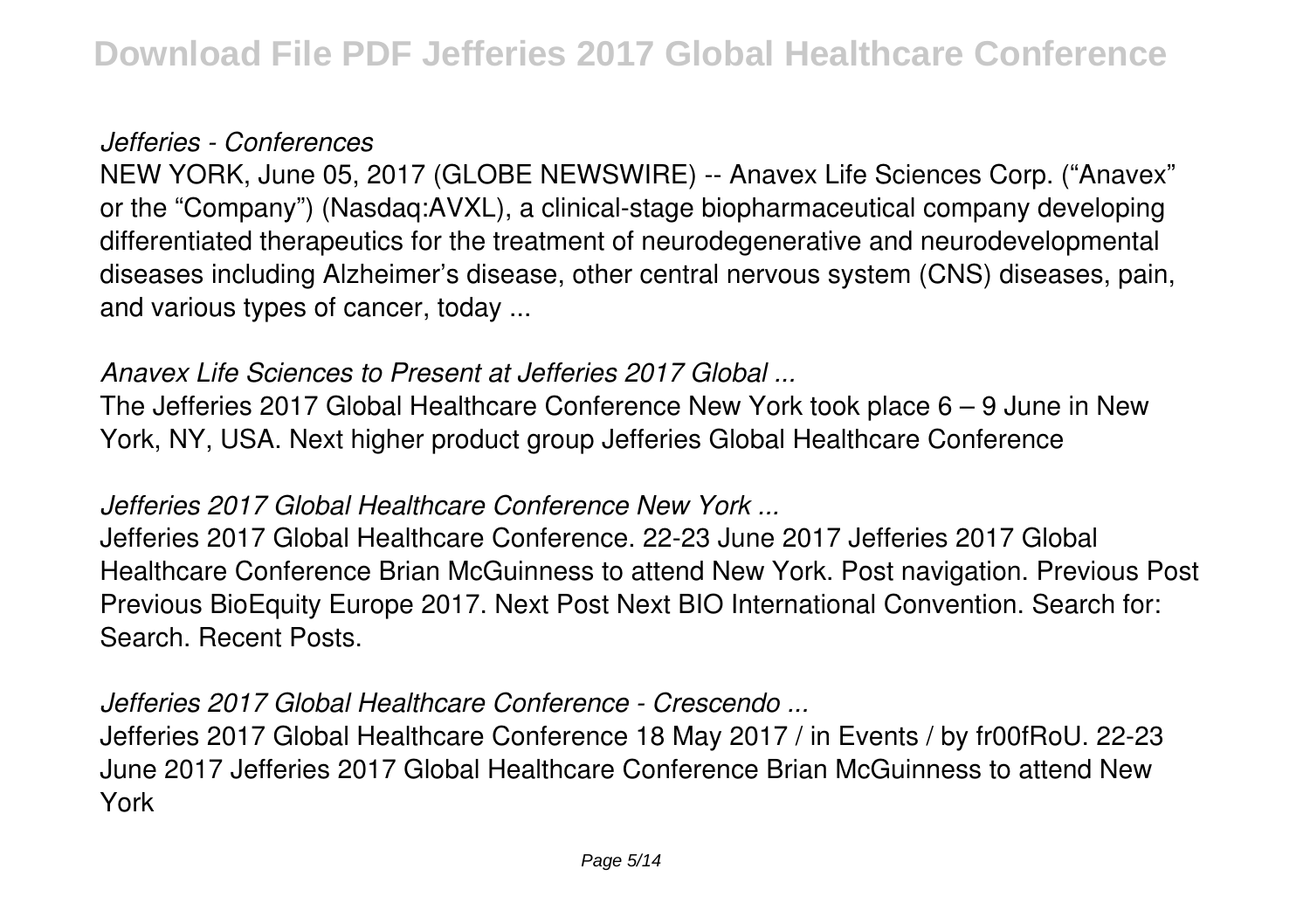### *Jefferies 2017 Global Healthcare Conference – Crescendo*

BOULDER, Colo., June 01, 2017 (GLOBE NEWSWIRE) — Miragen Therapeutics, Inc. (NASDAQ:MGEN), a clinical-stage biopharmaceutical company focused on the discovery and development of RNA-targeted therapies, today announced that William S. Marshall, Ph.D., President and Chief Executive Officer, will provide a company overview at the Jefferies 2017 Global Healthcare Conference on Thursday, June 8, 2017, at 11:30 a.m. ET. The conference is being held at the Grand Hyatt New York hotel.

### *miRagen Therapeutics to Present at the Jefferies 2017 ...*

Harnessing the Power of microRNA Systems Biology miRagen Therapeutics NASDAQ: MGEN Jefferies Global Healthcare Conference June 8, 2017 Cautionary Note Regarding Forward-Looking Statements This presentation contains forward-looking statements relating to Miragen Therapeutics, Inc., including statements about our plans to obtain funding, develop and commercialize our therapeutic candidates, our planned clinical trials, the timing of and our ability to obtain and maintain regulatory approvals ...

### *Jefferies Global Healthcare Conference Presentation ...*

JEFFERIES TO HOST 8 TH ANNUAL GLOBAL HEALTHCARE CONFERENCE IN LONDON. LONDON, Tuesday, October 24, 2017 – Jefferies today announced that it will host its eighth annual Global Healthcare Conference in London . on 1516 November- . The twoday event, comprising company presentations, Q&A breakout sessions, workshops and thematic panels,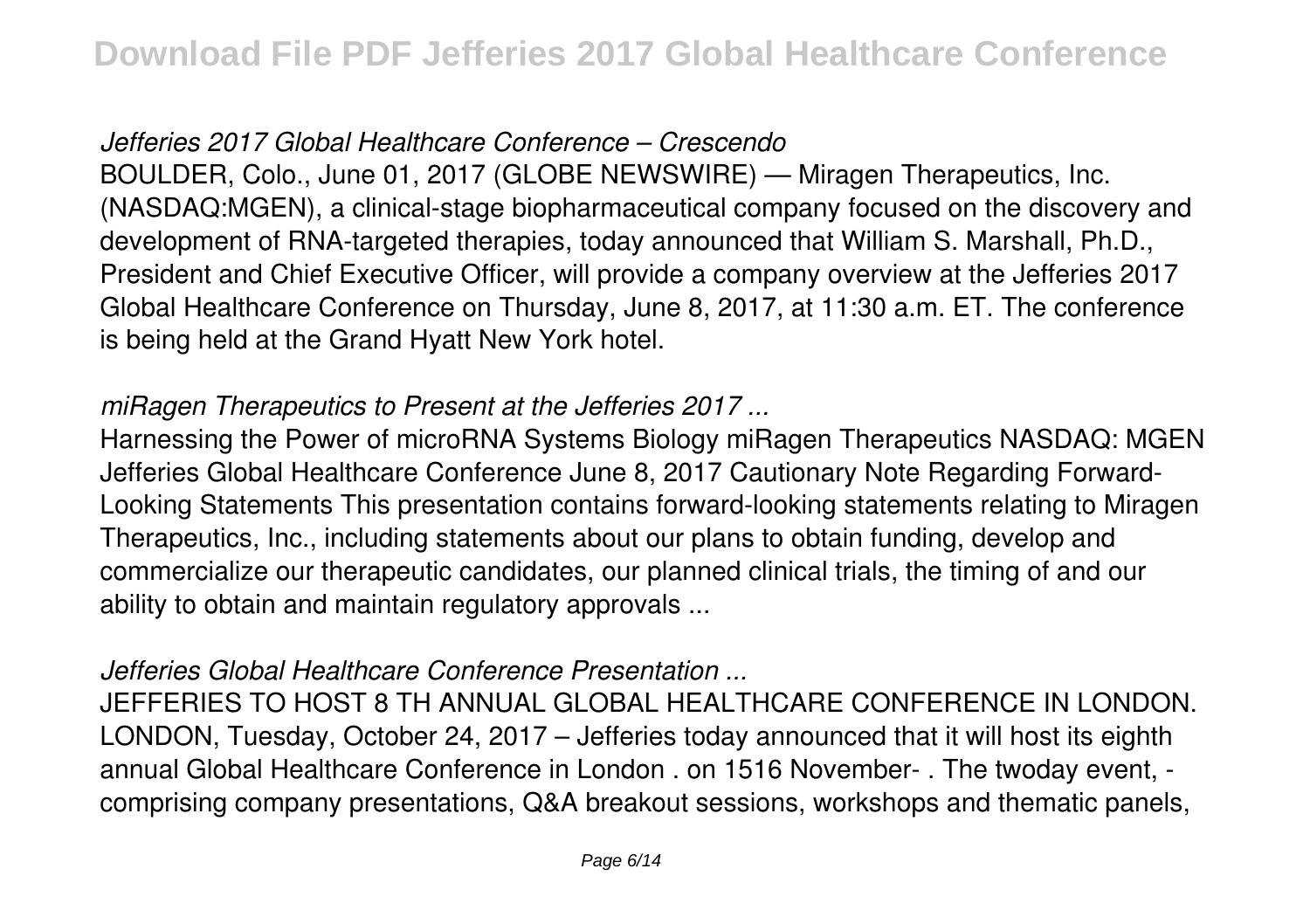*JEFFERIES TO HOST 8 TH ANNUAL GLOBAL HEALTHCARE CONFERENCE ...* NEW YORK and CLEVELAND, June 02, 2017 (GLOBE NEWSWIRE) -- Abeona Therapeutics Inc. (NASDAQ:ABEO), a leading clinical-stage biopharmaceutical company focused on developing novel gene therapies for life-threatening rare diseases, today announced President and CEO, Timothy J. Miller, Ph.D., will present at the at the Jefferies 2017 Global Healthcare Conference in New York City, NY.

### *Abeona Therapeutics to Present at the Jefferies 2017 ...*

June 06, 2017 Daix (France), 6 June 2017 – 06:00pm CEST – Inventiva (Euronext Paris – FR0013233012 – IVA), a biopharmaceutical company developing innovative therapies, particularly to treat fibrosis, announced today that Frederic Cren, Chief Executive Officer, will present a corporate overview at the Jefferies 2017 Global Healthcare Conference, being held June 6-9 at the Grand Hyatt Hotel in New York City.

### *Inventiva to Present at the Jefferies 2017 Global ...*

NEW BRUNSWICK, N.J., May 11, 2017 /PRNewswire/ -- Johnson & Johnson (NYSE: JNJ) will participate in the Jefferies 2017 Global Healthcare Conference on Thursday, June 8, at the Grand Hyatt New York. Alex Gorsky, Chairman and Chief Executive Officer will represent the Company in a session scheduled at 10:00 a.m. (Eastern Time).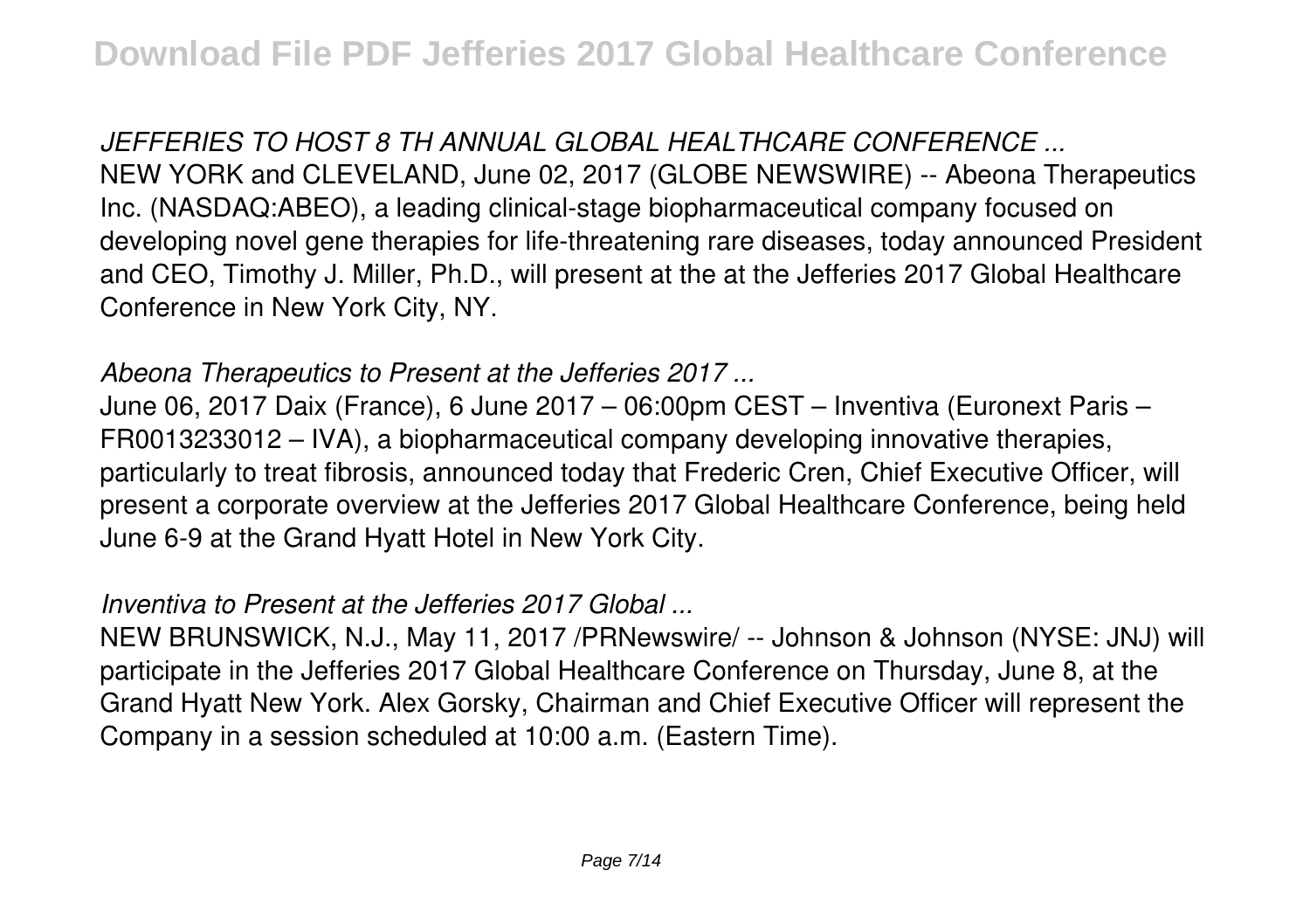Conditions of the hair and scalp often cause significant psychological distress and sometimes physical discomfort for patients. Similarly, finding the right treatment can prove challenging for the physician. Hair and Scalp Treatments -- A Practical Guide, focuses on therapy with each chapter briefly describing the disease to the reader and then teaching the step-by-step therapeutic algorithm. Procedures commonly used in the treatment of alopecias are also reviewed and detailed in specific chapters. This book also discusses everyday questions that patients commonly ask doctors and provides practical tips such as how to recommend the best shampoo, conditioner or hair dye for your patient, or how to prescribe the right nutritional supplements. There are additional sections on future treatments on the horizon and how regenerative medicine can be used. Hair and Scalp Treatments -- A Practical Guide, is the only book of its kind focused on treatment and addresses topics that are not covered by current titles on hair disorders. Written and edited by leading experts in the field, this practical guide can be used not only by dermatologists but by general practice and family physicians as well.

Published to coincide with the Fourth United Nations Environmental Assembly, UN Environment's sixth Global Environment Outlook calls on decision makers to take bold and urgent action to address pressing environmental issues in order to protect the planet and human health. By bringing together hundreds of scientists, peer reviewers and collaborating institutions and partners, the GEO reports build on sound scientific knowledge to provide governments, local authorities, businesses and individual citizens with the information needed to guide societies to a truly sustainable world by 2050. GEO-6 outlines the current state of the environment, illustrates possible future environmental trends and analyses the effectiveness of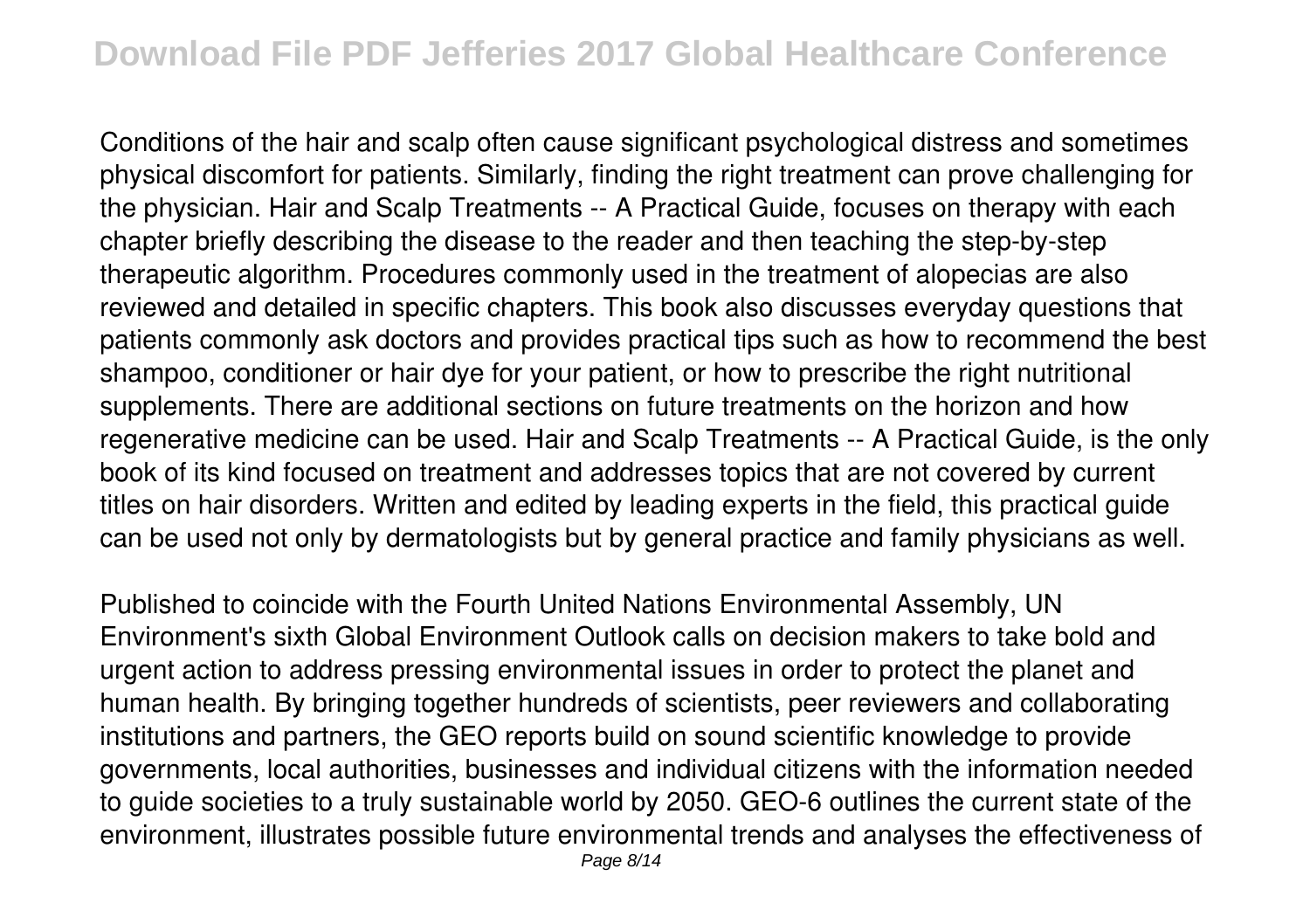policies. This flagship report shows how governments can put us on the path to a truly sustainable future - emphasising that urgent and inclusive action is needed to achieve a healthy planet with healthy people. This title is also available as Open Access on Cambridge Core.

Follow along as this New York Times bestselling author details the astonishing scientific discovery of the code to unleashing the human immune system to fight in this "captivating and heartbreaking" book (The Wall Street Journal). For decades, scientists have puzzled over one of medicine's most confounding mysteries: Why doesn't our immune system recognize and fight cancer the way it does other diseases, like the common cold? As it turns out, the answer to that question can be traced to a series of tricks that cancer has developed to turn off normal immune responses -- tricks that scientists have only recently discovered and learned to defeat. The result is what many are calling cancer's "penicillin moment," a revolutionary discovery in our understanding of cancer and how to beat it. In The Breakthrough, New York Times bestselling author of The Good Nurse Charles Graeber guides readers through the revolutionary scientific research bringing immunotherapy out of the realm of the miraculous and into the forefront of twenty-first-century medical science. As advances in the fields of cancer research and the human immune system continue to fuel a therapeutic arms race among biotech and pharmaceutical research centers around the world, the next step - harnessing the wealth of new information to create modern and more effective patient therapies -- is unfolding at an unprecedented pace, rapidly redefining our relationship with this all-too-human disease. Groundbreaking, riveting, and expertly told, The Breakthrough is the Page 9/14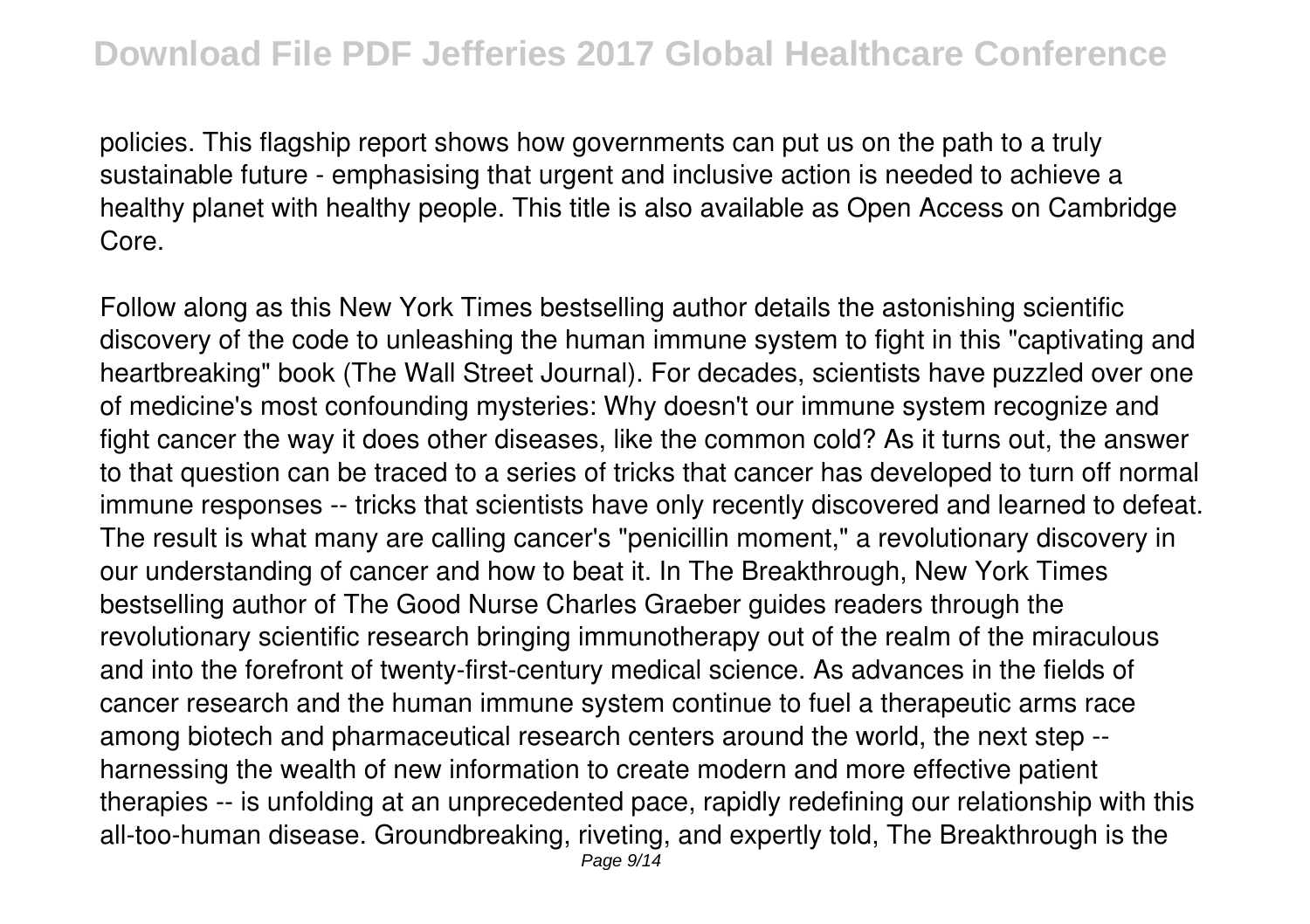story of the game-changing scientific discoveries that unleash our natural ability to recognize and defeat cancer, as told through the experiences of the patients, physicians, and cancer immunotherapy researchers who are on the front lines. This is the incredible true story of the race to find a cure, a dispatch from the life-changing world of modern oncological science, and a brave new chapter in medical history.

Every year roughly 100,000 fatal and injury crashes occur in the United States involving large trucks and buses. The Federal Motor Carrier Safety Administration (FMCSA) in the U.S. Department of Transportation works to reduce crashes, injuries, and fatalities involving large trucks and buses. FMCSA uses information that is collected on the frequency of approximately 900 different violations of safety regulations discovered during (mainly) roadside inspections to assess motor carriers' compliance with Federal Motor Carrier Safety Regulations, as well as to evaluate their compliance in comparison with their peers. Through use of this information, FMCSA's Safety Measurement System (SMS) identifies carriers to receive its available interventions in order to reduce the risk of crashes across all carriers. Improving Motor Carrier Safety Measurement examines the effectiveness of the use of the percentile ranks produced by SMS for identifying high-risk carriers, and if not, what alternatives might be preferred. In addition, this report evaluates the accuracy and sufficiency of the data used by SMS, to assess whether other approaches to identifying unsafe carriers would identify high-risk carriers more effectively, and to reflect on how members of the public use the SMS and what effect making the SMS information public has had on reducing crashes.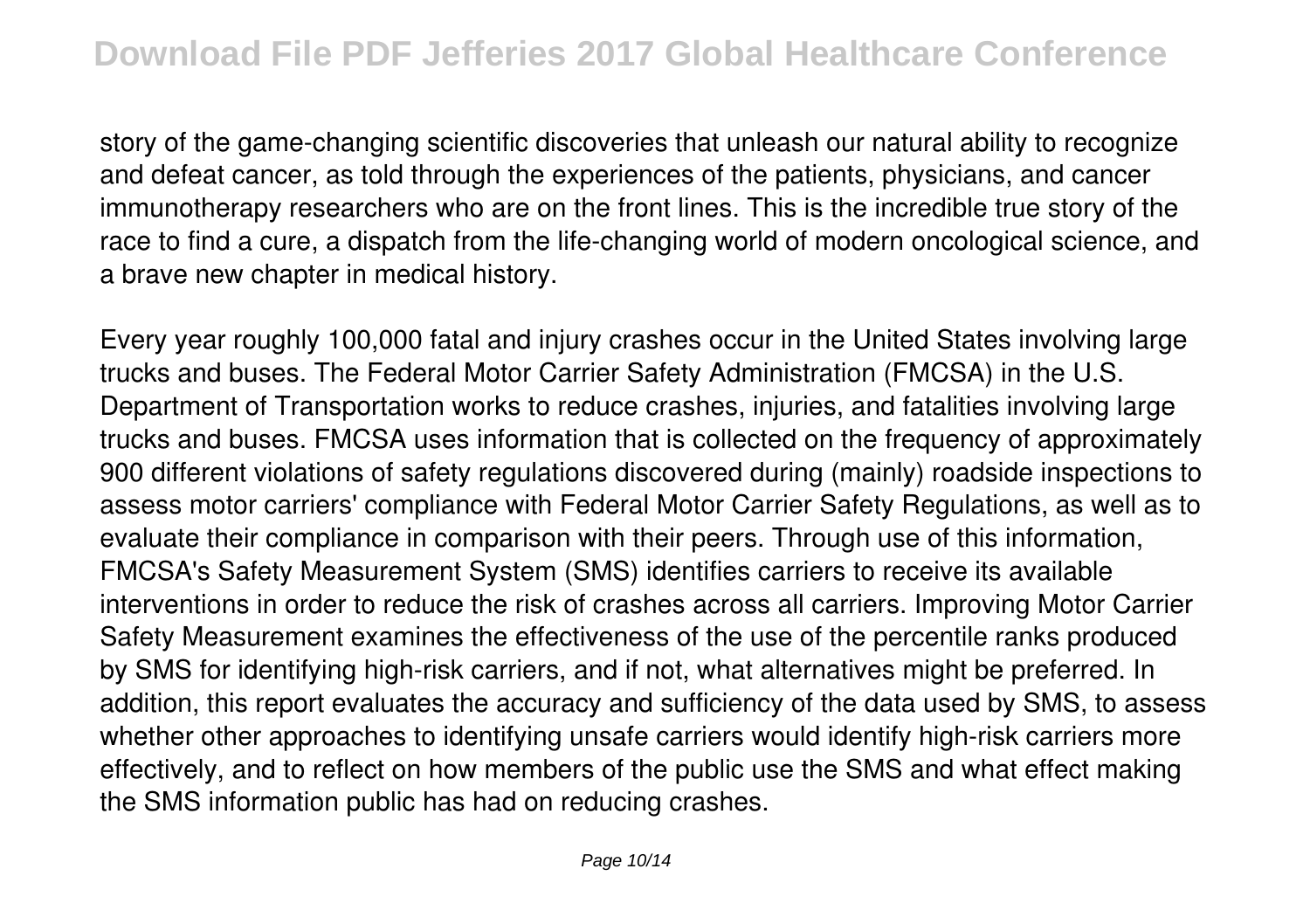Occupational health and safety (OHS) is an important focus of governments and organizations throughout the world because there are over 2.78 million fatal and 374 million nonfatal workrelated injuries and illnesses experienced by employees every year. Addressing these requires paying attention to the physical organizational, cultural, and social contexts amidst which work is undertaken. A multidisciplinary approach is also necessary in finding effective solutions. Interestingly, countries and regions address different aspects of OHS depending on what OHS hazards and risks are important to them. This book, based on research from Australia, Belgium, Ghana, Malaysia, Turkey, and Slovakia, examines how a range of OHS hazards are addressed in these contexts. We believe that this is an important first step in addressing an age-old OHS problem through a multiregional collaboration.

Transplantation, Bioengineering, and Regeneration of the Endocrine Pancreas, Volume 1, sets a new standard in transplant and regenerative medicine. The book details the-state-of-the-art in modern whole pancreas and islet transplantation, including donor selection, immunosuppression, complications, allograft pathology, and more. As regenerative medicine is changing the premise of solid organ transplantation, this volume catalogs the technologies being developed and the methods being implemented to bioengineer or regenerate the endocrine pancreas in order to more effectively treat diabetes. Edited and authored by unparalleled leaders in the field, this new volume argues for a much needed synergy between organ transplantation and regenerative medicine. Provides comprehensive and cutting-edge knowledge of whole pancreas and islet transplantation Includes sections that address donor selection, immunosuppression, complications, allograft pathology, and more Offers an update Page 11/14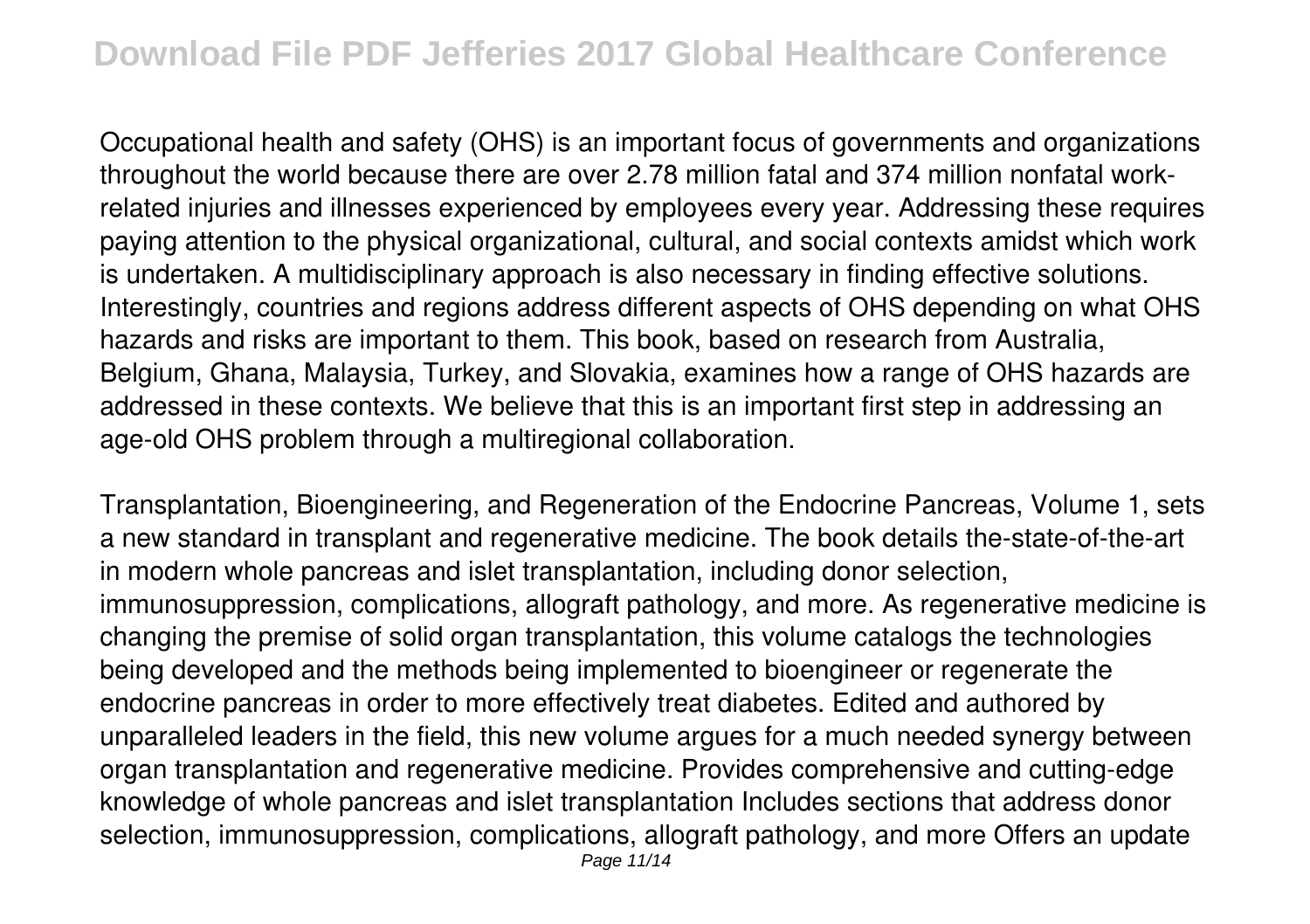on the progress of regenerative medicine research aimed at beta cells replacement in the treatment of diabetes

Modern technology has impacted healthcare and interactions between patients and healthcare providers through a variety of means including the internet, social media, mobile devices, and the internet of things. These new technologies have empowered, frustrated, educated, and confused patients by making educational materials more widely available and allowing patients to monitor their own vital signs and self-diagnose. Further analysis of these and future technologies is needed in order to provide new approaches to empowerment, reduce mistakes, and improve overall healthcare. Impacts of Information Technology on Patient Care and Empowerment is a critical scholarly resource that delves into patient access to information and the effect that access has on their relationship with healthcare providers and their health outcomes. Featuring a range of topics such as gamification, mobile computing, and risk analysis, this book is ideal for healthcare practitioners, doctors, nurses, surgeons, hospital staff, medical administrators, patient advocates, researchers, academicians, policymakers, and healthcare students.

Developing Game Sense in Physical Education and Sport provides coaches and teachers with practical instructions to help learners develop the skills and understanding they need to effectively play games and sports. It offers instruction in invasion games, striking and fielding games, and net and wall games.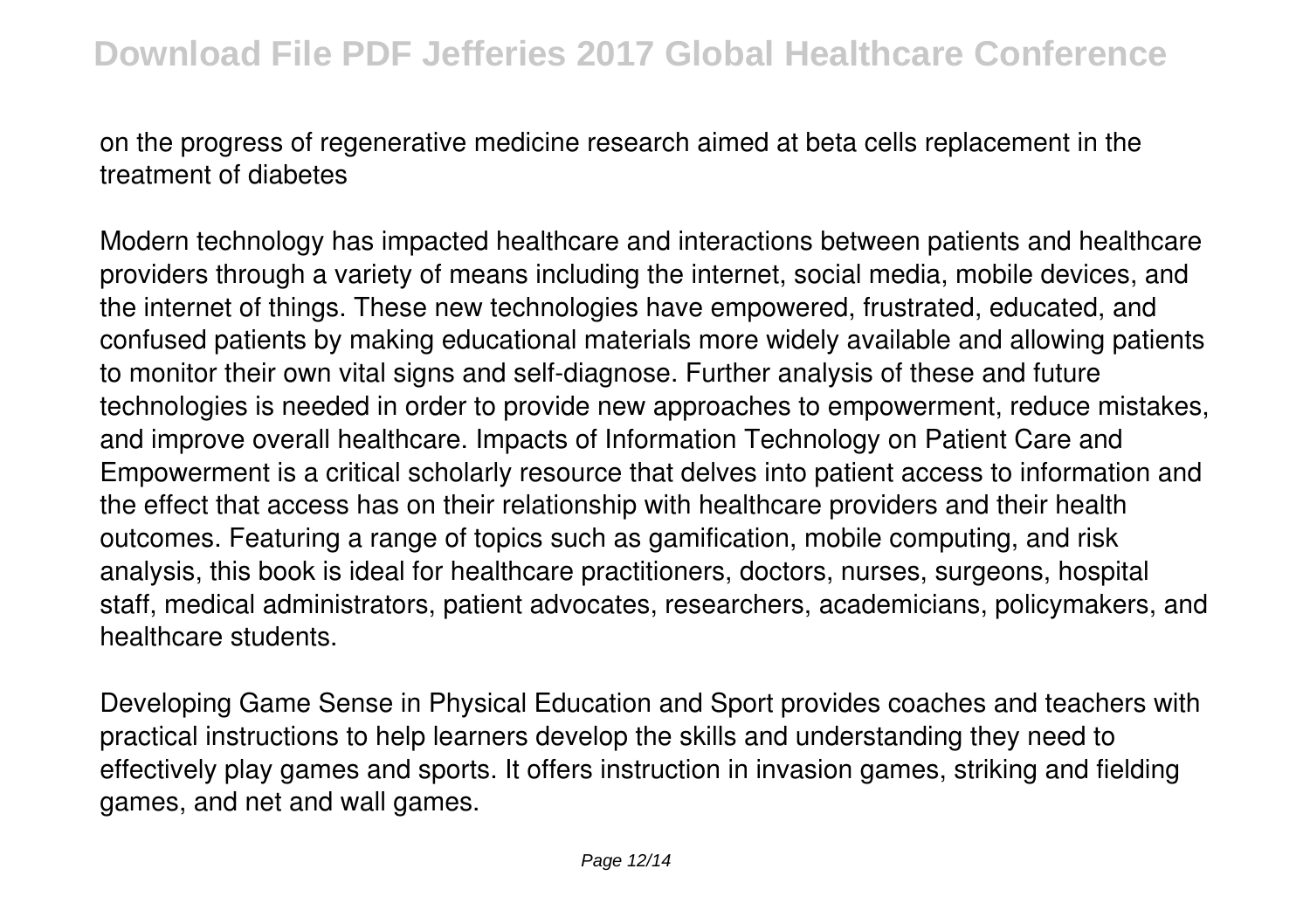This two-volume set LNCS 10305 and LNCS 10306 constitutes the refereed proceedings of the 14th International Work-Conference on Artificial Neural Networks, IWANN 2017, held in Cadiz, Spain, in June 2017. The 126 revised full papers presented in this double volume were carefully reviewed and selected from 199 submissions. The papers are organized in topical sections on Bio-inspired Computing; E-Health and Computational Biology; Human Computer Interaction; Image and Signal Processing; Mathematics for Neural Networks; Self-organizing Networks; Spiking Neurons; Artificial Neural Networks in Industry ANNI'17; Computational Intelligence Tools and Techniques for Biomedical Applications; Assistive Rehabilitation Technology; Computational Intelligence Methods for Time Series; Machine Learning Applied to Vision and Robotics; Human Activity Recognition for Health and Well-Being Applications; Software Testing and Intelligent Systems; Real World Applications of BCI Systems; Machine Learning in Imbalanced Domains; Surveillance and Rescue Systems and Algorithms for Unmanned Aerial Vehicles; End-User Development for Social Robotics; Artificial Intelligence and Games; and Supervised, Non-Supervised, Reinforcement and Statistical Algorithms.

Developed through theoretical thinking and tested by nurse education researchers, the NLN Jeffries Simulation Theory helps to articulate phenomena that exist within clinical simulation. By establishing and communicating known relationships within these phenomena, this theory provides a strong foundation for research and education, and enables future discovery of best practices in simulation. Through rigorous research and literature review, and by incorporating the perspectives of nurses immersed in simulation activities, The NLN Jeffries Simulation Theory is an effective guide to implementation and further research.